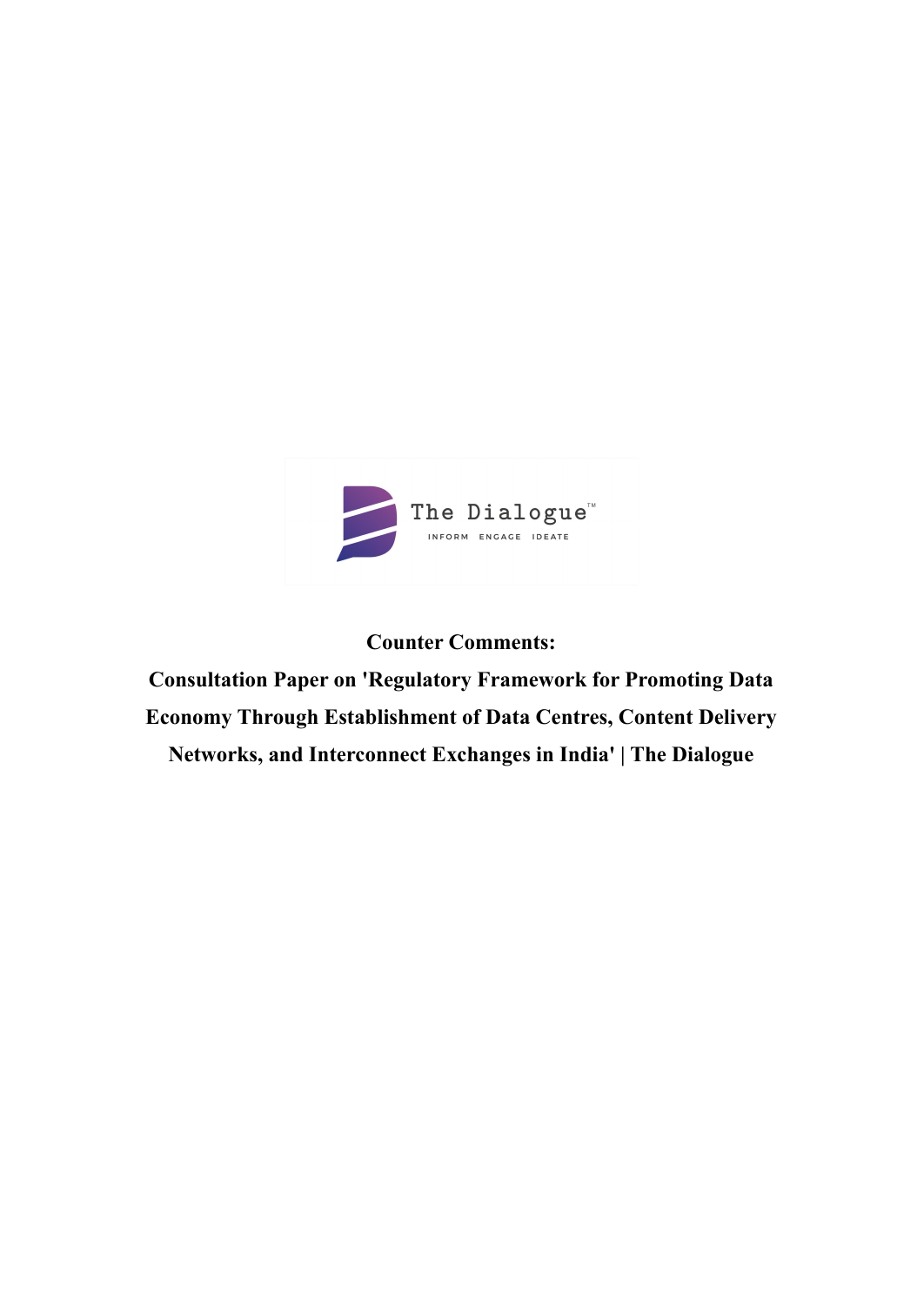

## **Table of Contents**

| <b>Introduction</b>                                                    |                |
|------------------------------------------------------------------------|----------------|
| Issue 1: Competition law and CDN                                       | 3              |
| i) No abuse of dominant position                                       | $\overline{4}$ |
| ii) No anti-competitive agreements                                     | $\overline{4}$ |
| Issue 2: Licensing frameworks, net-neutrality and regulatory framework | 5              |
| Issue 3: Jurisdictional overlaps                                       | 6              |
| Issue 4: Data Privacy                                                  | 7              |
| <b>Recommendations</b>                                                 | 8              |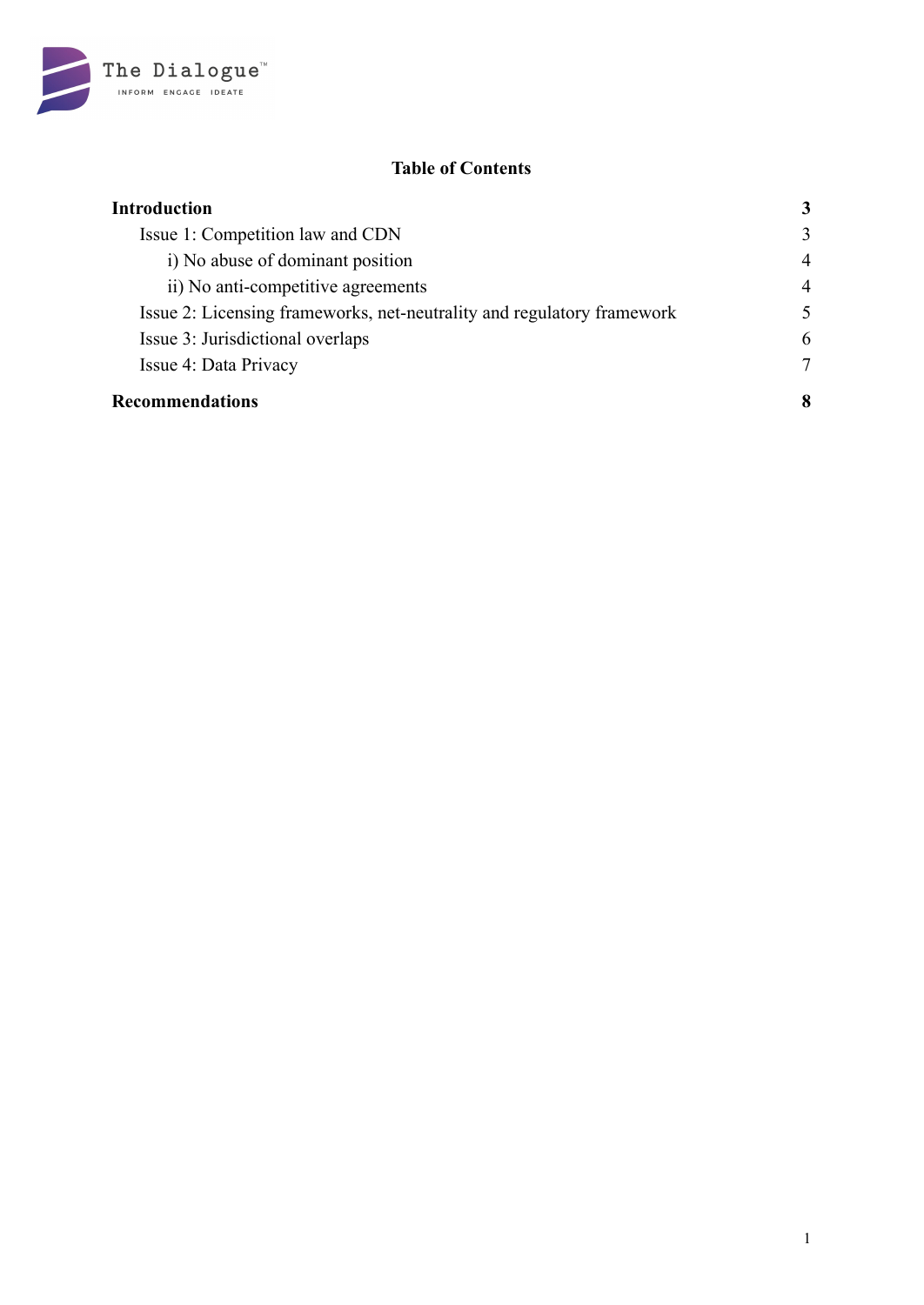

## **List of Abbreviations**

| <b>CDN</b>  | <b>Content Delivery Networks</b>             |
|-------------|----------------------------------------------|
| <b>DEPA</b> | Data Empowerment and Protection Architecture |
| <b>DoT</b>  | Department of Telecommunications             |
| <b>DPA</b>  | Data Protection Authority                    |
| <b>ISP</b>  | Internet Service Provider                    |
| <b>OTT</b>  | Over The Top                                 |
| PDP Bill    | <b>Personal Data Protection Bill</b>         |
| <b>TRAI</b> | Telecom Regulatory Authority of India        |
| <b>TSP</b>  | Telecom Service Provider                     |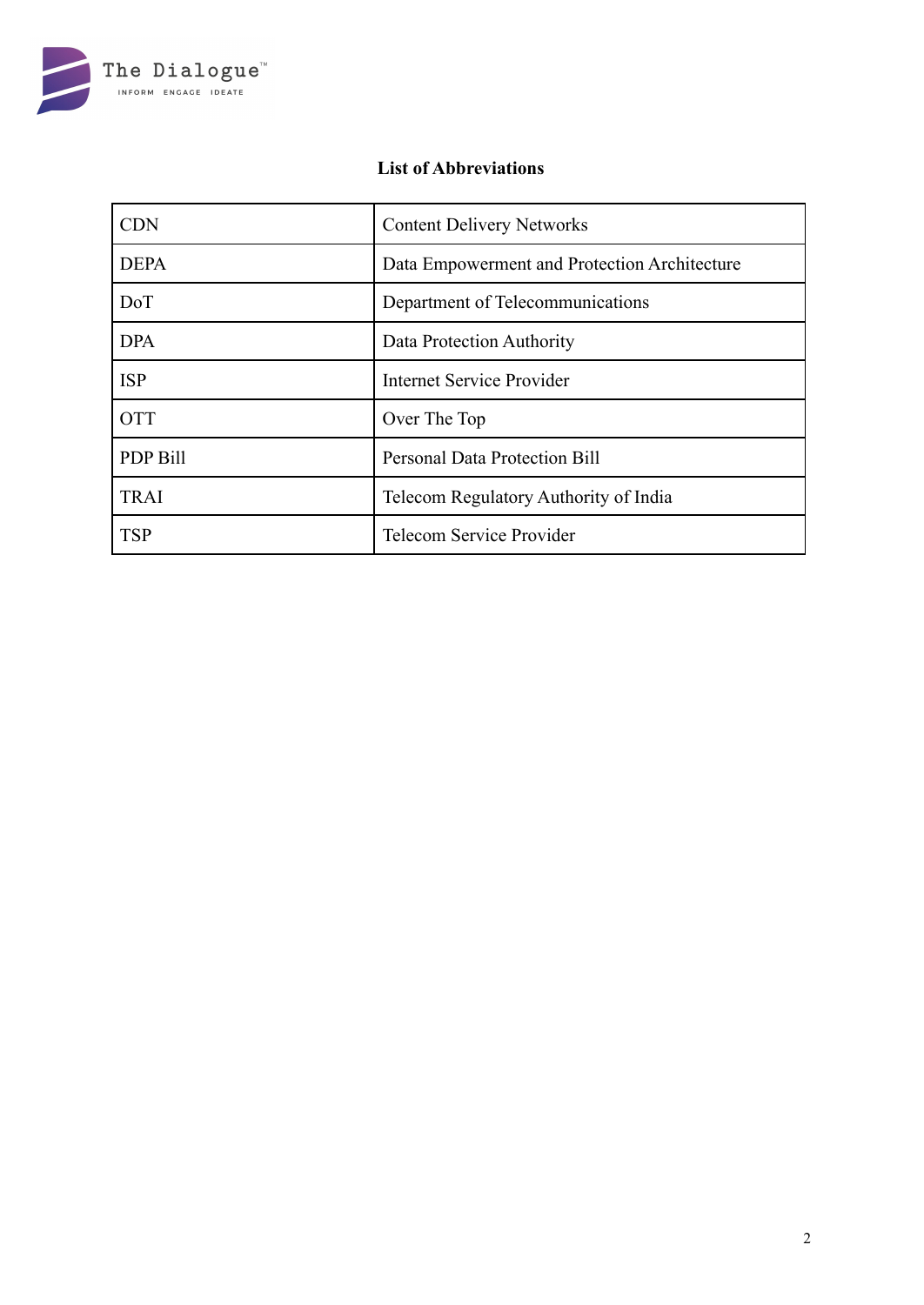

## <span id="page-3-0"></span>**Introduction**

Digital platforms, online content, and broadband connectivity have played a significant role in boosting digital consumption and engagement to new levels in the face of increasing internet and mobile penetration. One of the implications of such a booming data economy is data itself, whose control, storage, processing, and sharing is crucial to the growth of businesses on one hand, and for better customer experience on the other. An enabling framework for the data economy in India, is thus vital for ensuring equitable growth of all players in the sector. It is in this context that there has been an exploration into "key contemporary infrastructure" of the digital ecosystem - data centres, information exchange points, and content delivery networks.

A CDN refers to a geographically distributed group of servers which help in the seamless and fast transmission of Internet content. They do not host content on their own servers, rather, "help cache content at the network edge"<sup>1</sup>, , improving website performance, user engagement, and content consumption. Thus, a CDN delivers content from the website to users in different geographies in a quick, reliable, secure and efficient way, without forcing the website to physically set up servers closer to the users.

On 16.12.21, TRAI released a 'Consultation Paper on the Regulatory Framework for Promoting Data Economy Through Establishment of Data Centres, Content Delivery Networks, and Interconnect Exchanges in India' (CP). Thereafter, comments on the CP were submitted by various stakeholders to TRAI. In this response of counter comments, The Dialogue will analyse the CP and the comments received in response to the same. Our inputs primarily concern regulation of CDNs and the data privacy framework. Therefore, The Dialogue will be dealing with four issues, i.e., 'Competition law and CDN', 'Licensing frameworks, net-neutrality and regulatory framework', 'Jurisdictional overlaps' and 'Data Privacy' before making recommendations to deal with these issues.

## <span id="page-3-1"></span>**Issue 1: Competition law and CDN**

The CP underscores the existence of anti-competitive conduct pertaining to CDNs<sup>2</sup>. ISPAI, in its comments reiterates this by stating that global CDNs are dominant in India, have market power and are able to adversely impact the growth of home grown players. Lightstorm also stresses on the need to ensure that the market is not used to create dominance. These concerns relate to two aspects pertaining to competition law: *firstly* it provides that abuse of dominance issues may arise from big OTT players starting their own CDN platforms *Secondly,* it worries that the relationship between CDNs and ISPs can be " misused to create dominance and hurt

<sup>&</sup>lt;sup>1</sup>What is Edge Computing? CLOUDFLARE, <https://www.cloudflare.com/en-gb/learning/serverless/glossary/what-is-edge-computing/> (last visited Feb. 23, 2022)

<sup>2</sup>Telecom Regulatory Authority of India, Consultation Paper on Regulatory Framework for Promoting Data Economy Through Establishment of Data Centres, Content Delivery Networks, and Interconnect Exchanges in India (Dec 16, 2021)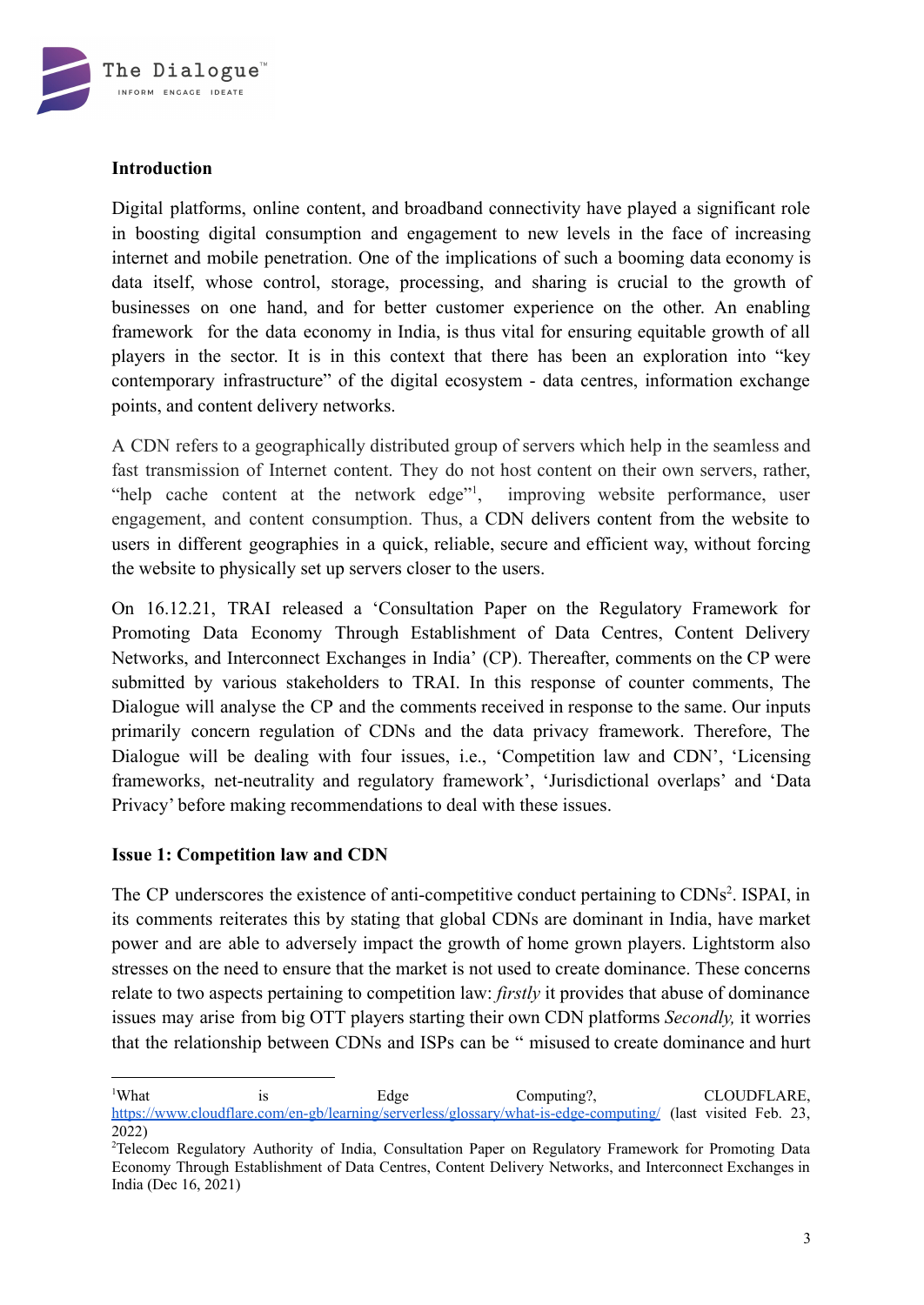

the business of small players by way arbitrary demands"<sup>3</sup> , as provided in the CP. In a burgeoning CDN market, it is crucial that antitrust concerns are not raised prematurely, and are only given due consideration in the presence of staunch evidence. These concerns of anti-competitive behaviour are currently misinformed due to multiple reasons. We will deal with them in this section.

## <span id="page-4-0"></span>**i) No abuse of dominant position**

The issue of abuse of dominant position by larger OTT platforms must be studied in the context of what the Competition Act, 2002 (the Act) considers to be 'dominance' as per Section 19(4). Owing to a highly competitive space, lower switching costs for customers (due to availability of diverse content) and absence of direct agreements between OTT platforms and ISPs to prioritise a particular section of consumers, there is limited evidence of dominance in the space. TRAI is concerned that OTT platforms may leverage their market power in the OTT sector to establish themselves in the CDN market.

However, allegations pertaining to this have not been investigated by the CCI. There is no evidence to suggest that the OTT market is concentrated in the hands of a few dominant players. The market consists of various players with none enjoying dominance in terms of market share<sup>4</sup>. Further, any analysis in this direction needs to keep factors prescribed by Section 19(4) of the Act in mind, including size and importance of competitors and countervailing buying power. In the absence of dominance, there can be no question of abuse of dominant position. In the absence of evidence and legal backing, aspects of competition law should not be sought to be regulated.

#### <span id="page-4-1"></span>**ii) No anti-competitive agreements**

Further, the CP states that relationships between CDN players and ISPs may be 'misused to create dominance and hurt business of smaller players<sup>35</sup>. The statement is misinformed as collective dominance is not acknowledged under the Act, which only recognizes unilateral dominance. Further, DIPA, in its comments also states that due to a rise in internet traffic and a limited number of players controlling this traffic, there are chances of anti-competitive agreements between CDNs, ISPs/TSPs and internet companies. This comment fails to establish the premise that a limited number of internet players control traffic and more importantly, that there is a relationship between internet traffic and anti-competitive agreements.

<sup>&</sup>lt;sup>3</sup>Telecom Regulatory Authority of India, Consultation Paper on Regulatory Framework for Promoting Data Economy Through Establishment of Data Centres, Content Delivery Networks, and Interconnect Exchanges in India 96 (Dec 16, 2021)

<sup>4</sup>Tanushree Basuroy, Video OTT Market Share in India FY 2020, By Provider, STATISTA, (Oct. 8, 2021) <https://www.statista.com/statistics/1265303/india-video-ott-market-share-by-provider/>

<sup>5</sup>Telecom Regulatory Authority of India, Consultation Paper on Regulatory Framework for Promoting Data Economy Through Establishment of Data Centres, Content Delivery Networks, and Interconnect Exchanges in India 96 (Dec 16, 2021)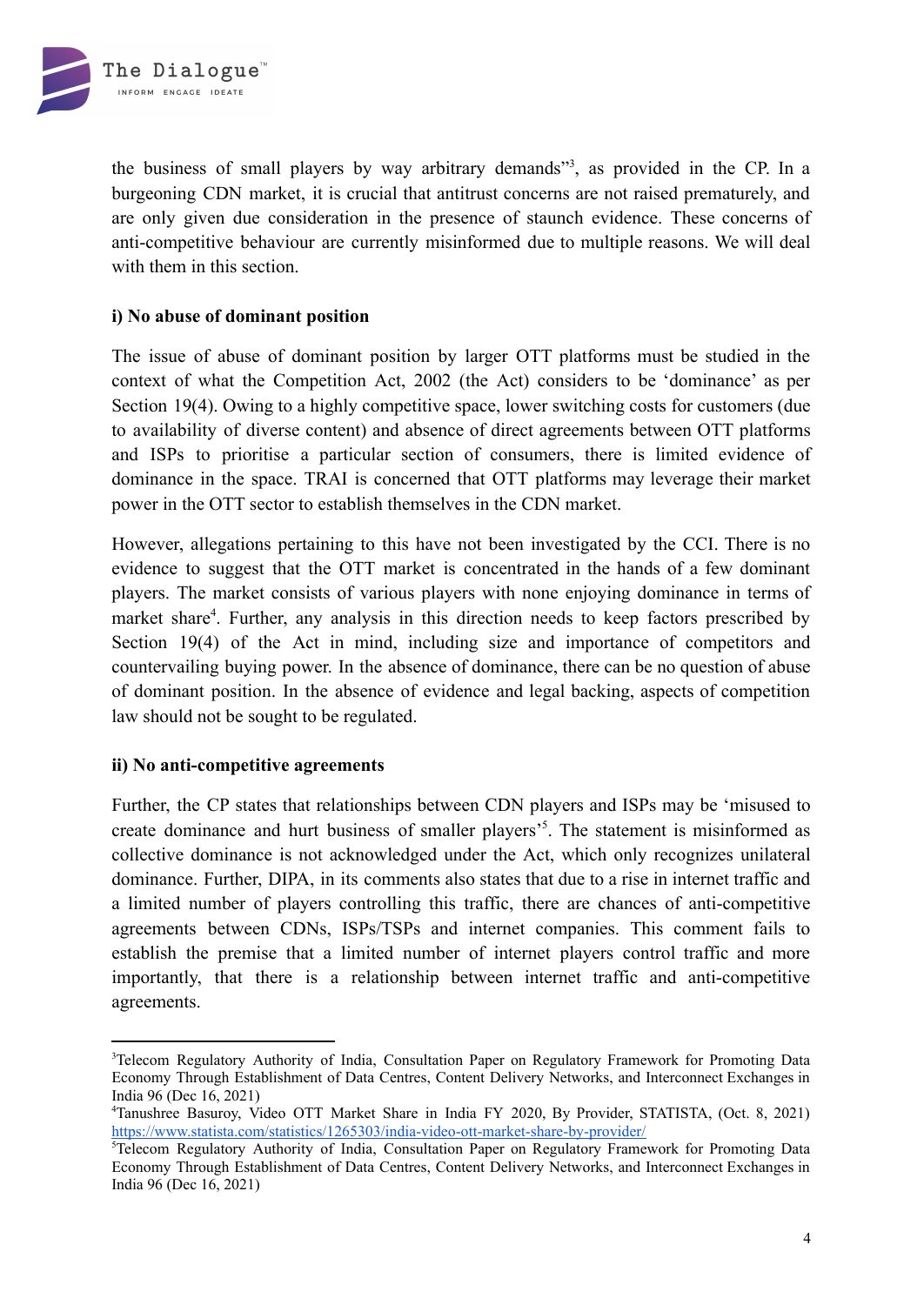

It is also submitted that to establish concerns of anti-competitive vertical arrangements between the CDNs and ISPs, we need a coherent analysis of *firstly* market power of relevant players, *secondly,* existence of anti-competitive agreements and *thirdly* appreciable adverse effect on competition (AAEC). As discussed earlier, there is no evidence of OTT platforms enjoying significant market power. Further, the existence of anti-competitive vertical agreements between ISPs and OTT platforms has not been noted. Lastly, a 'rule of reason' analysis to determine AAEC, on the basis of Section 19(3) of the Act before raising concerns of anti-competitive conduct has not been done. Therefore, concerns of anti-competitive agreements in the current scenario do not have a legal basis.

Further, as stated by the comments of IAMAI, there is evidence of high competition in the CDN market considering that the price of these services are constantly dropping. In the absence of evidence of market failure, we believe there is no reason to analyse concerns of competition law.

#### <span id="page-5-0"></span>**Issue 2: Licensing frameworks, net-neutrality and regulatory framework**

The paper notes that concerns of net-neutrality may require licensing and a regulatory framework. It is submitted that a straightjacket standard for the CDN market's licensing and regulations is not feasible. Arrangements in the market vary widely and involve the involvement of multiple stakeholders. While certain OTT platforms have their own CDNs, wherein they bear the cost of its integration, others companies utilise caches in local data centres of all major service providers. Further, there exist traditional CDN service providers who enter into agreements with TSPs to improve connectivity. In the absence of a more nuanced understanding of the market and various agreements therein, it would be premature to introduce regulatory and licensing frameworks.

Stringent policy mandates may affect the growth of CDNs in the country, specifically in the context of net neutrality. CDNs decongest networks, improve efficiency and, therefore, rather than slowing down other content, they help overall delivery efficiency. Therefore, they often improve the quality of service, as a growing demand for video content can affect internet traffic in the absence of specialised services that optimise video content.

Further, CDNs are not a customer based offering, therefore its impact on net neutrality is negligible. CDNs provide benefit of faster content to *everyone,* without discriminating among the end users. As a response to TRAI's paper on Net Neutrality in 2017, ISPAI had also recommended<sup>6</sup> that CDNs should be treated as network optimization solutions, and do not require regulatory oversight. This sentiment has also been echoed by CDNs, TSPs, and OTT platforms alike, in response to the same paper. It is crucial to keep in mind that regulatory burden in a burgeoning market has the potential to affect ease of doing business, and the overall efficiency of the industry. As stated by Netpico in its comments to the CP, the success

<sup>6</sup> Internet Service Providers Association of India, ISPAI Response to Consultation Paper on Net Neutrality, available at [https://www.trai.gov.in/sites/default/files/ISPAI\\_13\\_04\\_2017.pdf](https://www.trai.gov.in/sites/default/files/ISPAI_13_04_2017.pdf) (last visited Feb. 23, 2022)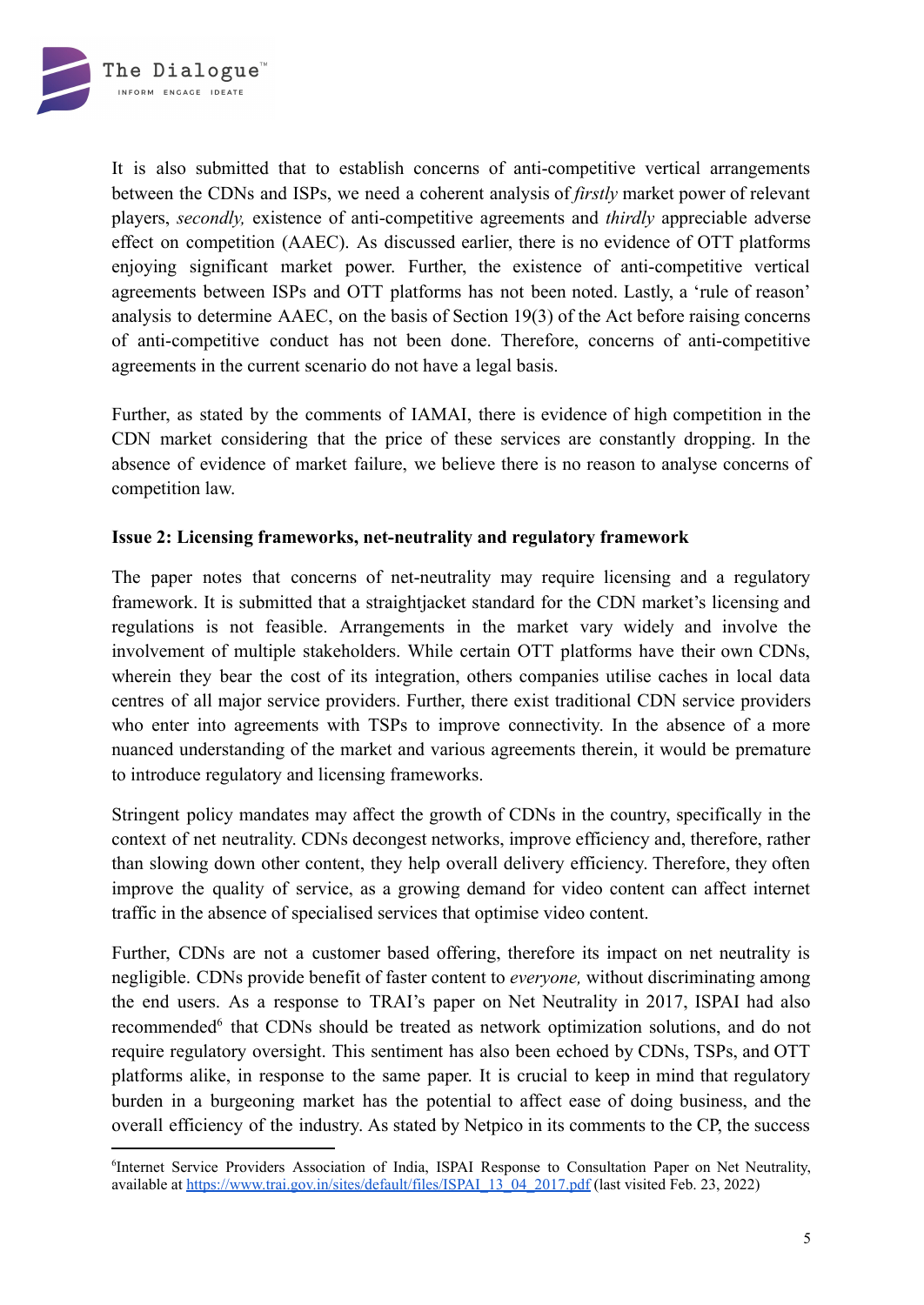

of the CDN industry depends on the upstream and downstream players, i.e., ISPs and content providers. In the interests of efficiency, consumer welfare and in the absence of verifiable evidence of violation of net neutrality, it is recommended that CDNs are not regulated.

We concur with the comments of stakeholders like BIF that regulation of CDNs should not be done, considering the market is still at a nascent stage. A deeper, evidence based policy should be made only at the right time. In its absence, a policy not well-suited to the sector should not be formulated, to avoid raising of regulatory entry barriers. It must also be noted that most other countries do not regulate CDNs and India should not set this precedent, as highlighted by USBIC. Even the EU classifies CDN as an interconnection service, keeping it outside the purview of net neutrality regulations, as noted by Sugar Box in its comments.

#### <span id="page-6-0"></span>**Issue 3: Jurisdictional overlaps**

Even though TRAI is completely within its jurisdiction to explore licensing norms for CDNs, it indicates at examining this from a competition lens, making references to 'anti-competitive behaviour' and 'abuse of dominance' in the telecom space. The Telecom Regulatory Authority of India Act, 1997, gives TRAI the power to make regulations<sup>7</sup> and the Competition Act, 2002 gives the same to the CCI<sup>8</sup>. The jurisdictional overlap needs to be settled before going ahead with the authority making regulations pertaining to the same. While the Hon'ble Supreme Court's judgement in *CCI v. Airtel* gave primary to TRAI in investigating cases in the sector, the question of primacy in making regulations has not yet been settled.

Issues of competition law involve complex social and economic analysis and require assessment on the basis of principles in the Competition Act, 2002. A sectoral regulator creating regulations pertaining to this may, therefore, not be conducive to effectively maintaining competition in the market. In recent times, analysis of competition law issues by ministries and authorities other than the ones concerned have received criticism. Recent amendments to E-Commerce Rules by the Ministry of Consumer Affairs proposed to regulate certain competition law issues in e-commerce<sup>9</sup>. Various ministries, the NITI Aayog and industry stakeholders criticised these aspects of the rules<sup>10</sup>. Therefore, it is crucial to arrive at a consensus on the powers of TRAI and CCI with respect to CDNs before prescribing a regulatory framework. It is also to be noted that DoT's expert Committee on Net Neutrality had also recommended that since CDN interconnection arrangements are business decisions,

<sup>7</sup>Telecom Regulatory Authority of India(TRAI) Act, 1997, § 36.

<sup>8</sup>Competition Act, 2002, § 64.

<sup>9</sup>Ministry of Consumer Affairs, Food and Public Distribution, G.S.R. 328 (E) (Notified on May 17, 2021) available at the contract of the contract of the contract of the contract of the contract of the contract of the contract of the contract of the contract of the contract of the contract of the contract of the contract of t

[https://consumeraffairs.nic.in/sites/default/files/Consumer%20Protection%20%28E-Commerce%29%20%28Am](https://consumeraffairs.nic.in/sites/default/files/Consumer%20Protection%20%28E-Commerce%29%20%28Amendment%29%20Rules%2C%202021.pdf) [endment%29%20Rules%2C%202021.pdf](https://consumeraffairs.nic.in/sites/default/files/Consumer%20Protection%20%28E-Commerce%29%20%28Amendment%29%20Rules%2C%202021.pdf)

<sup>10</sup>Ministry of Consumer Affairs, Food and Public Distribution, G.S.R. 328 (E) (Notified on May 17, 2021) available at the contract of the contract of the contract of the contract of the contract of the contract of the contract of the contract of the contract of the contract of the contract of the contract of the contract of t

[https://consumeraffairs.nic.in/sites/default/files/Consumer%20Protection%20%28E-Commerce%29%20%28Am](https://consumeraffairs.nic.in/sites/default/files/Consumer%20Protection%20%28E-Commerce%29%20%28Amendment%29%20Rules%2C%202021.pdf) [endment%29%20Rules%2C%202021.pdf](https://consumeraffairs.nic.in/sites/default/files/Consumer%20Protection%20%28E-Commerce%29%20%28Amendment%29%20Rules%2C%202021.pdf)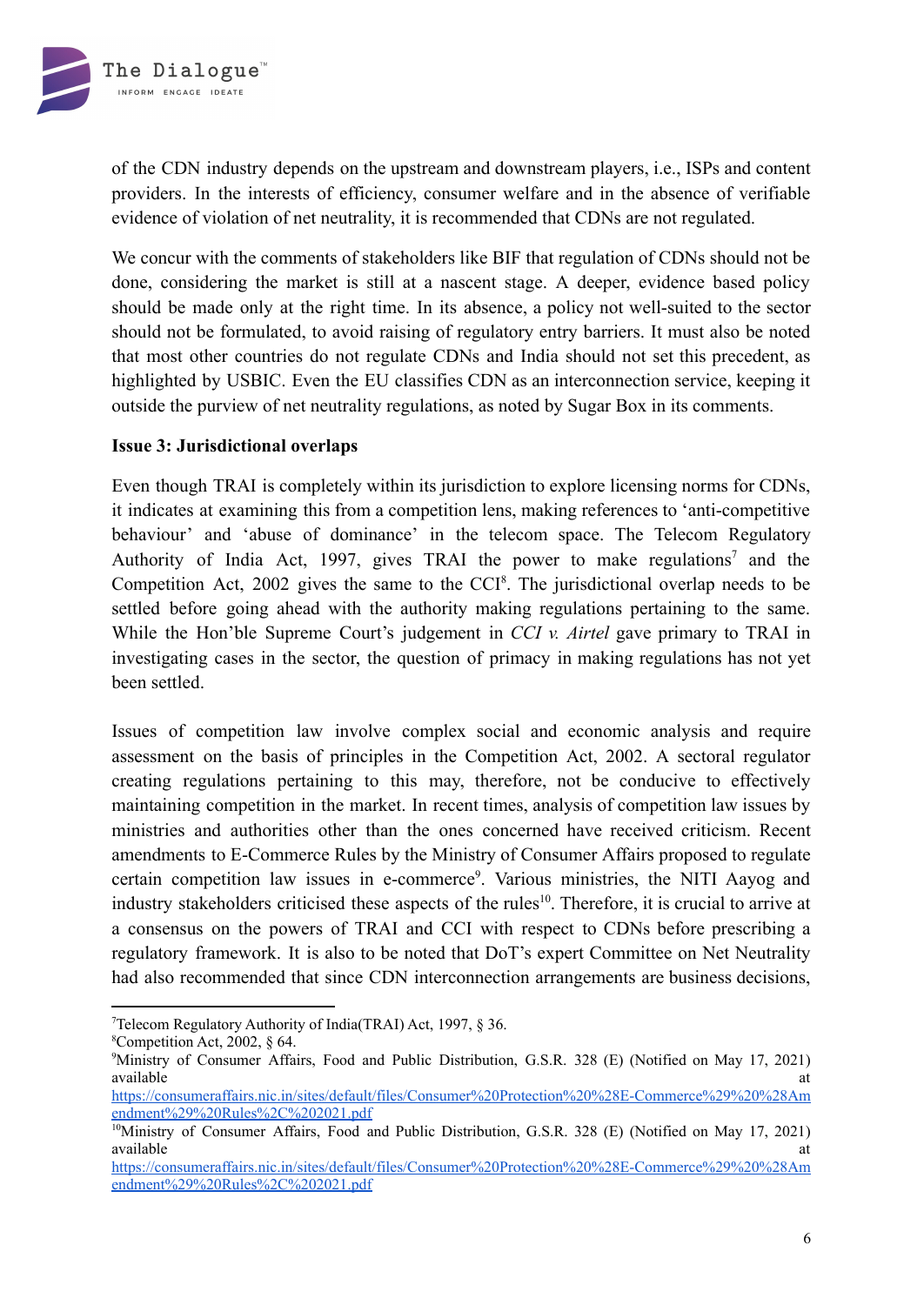

discrimination in access or adoption of anti-competitive practices is best left to be covered under competition laws. Similar sentiments have also been reiterated by IAMAI in their comments to the CP.

## <span id="page-7-0"></span>**Issue 4: Data Privacy**

The paper highlights challenges pertaining to sharing telecom subscriber data, including logistical and privacy challenges. The paper suggests a mechanism that is based on individual consent that also ensures ease of data flows between data custodians<sup>11</sup>. It proposes a consent management framework for data in the telecom sector, that is based on DEPA, stresses on the use of consent managers, and is based on the principles of<sup>12</sup>: i) users being given decision making power on use of data; ii) use of digital signatures for data integrity; iii) leverage universal identity for interoperability and usability; and iv) allowing user granular control on their permissions and rights and open standards.

While the intention of the authority to balance privacy and interoperability is commendable, the suggested approach presents certain challenges. *Firstly,* the approach has been formulated without assessing the standards proposed in the PDP Bill. While the CP refers to the PDP Bill, 2019, an analysis of the standards proposed pertaining to consent frameworks and data processing has not been done. Further, the Bill has recently seen changes in its scope and nature; a development that needs to be taken into consideration. Therefore, it is crucial that any consent management framework for the telecom sector is proposed only after carefully analysing the PDP Bill, considering its relevance for the data protection framework in the country. A due consideration of the Bill can reveal relevant factors that may need to be considered. The possibility of jurisdictional overlaps, as highlighted by UISPF in its comments, as well as the very need of a separate framework, in the presence of a data protection law, could also come to the fore once the PDP Bill is carefully analysed.

Further, the DEPA framework, that is proposed as a reference point by the paper, has certain infirmities that have not been addressed by the Authority. A criticism received by the framework was an absence of analysis of its legal basis in the light of the law laid down in *Justice Puttaswamy v. Union of India.* This has not yet been resolved. Further, the framework does not provide adequate safeguards for ensuring that the dependency of data principals on consent managers does not hurt the former's ability to provide informed consent. Therefore, implementing a framework that heavily relies on DEPA; without sufficient scrutiny; might not be in the best interests of users in the telecom sector. Further, as highlighted by COAI in its comments on the CP, there exist different models under DEPA. We submit that a due

<sup>11</sup>Telecom Regulatory Authority of India, Consultation Paper on Regulatory Framework for Promoting Data Economy Through Establishment of Data Centres, Content Delivery Networks, and Interconnect Exchanges in India 150 (Dec 16, 2021)

<sup>&</sup>lt;sup>12</sup>Telecom Regulatory Authority of India, Consultation Paper on Regulatory Framework for Promoting Data Economy Through Establishment of Data Centres, Content Delivery Networks, and Interconnect Exchanges in India 154 (Dec 16, 2021)